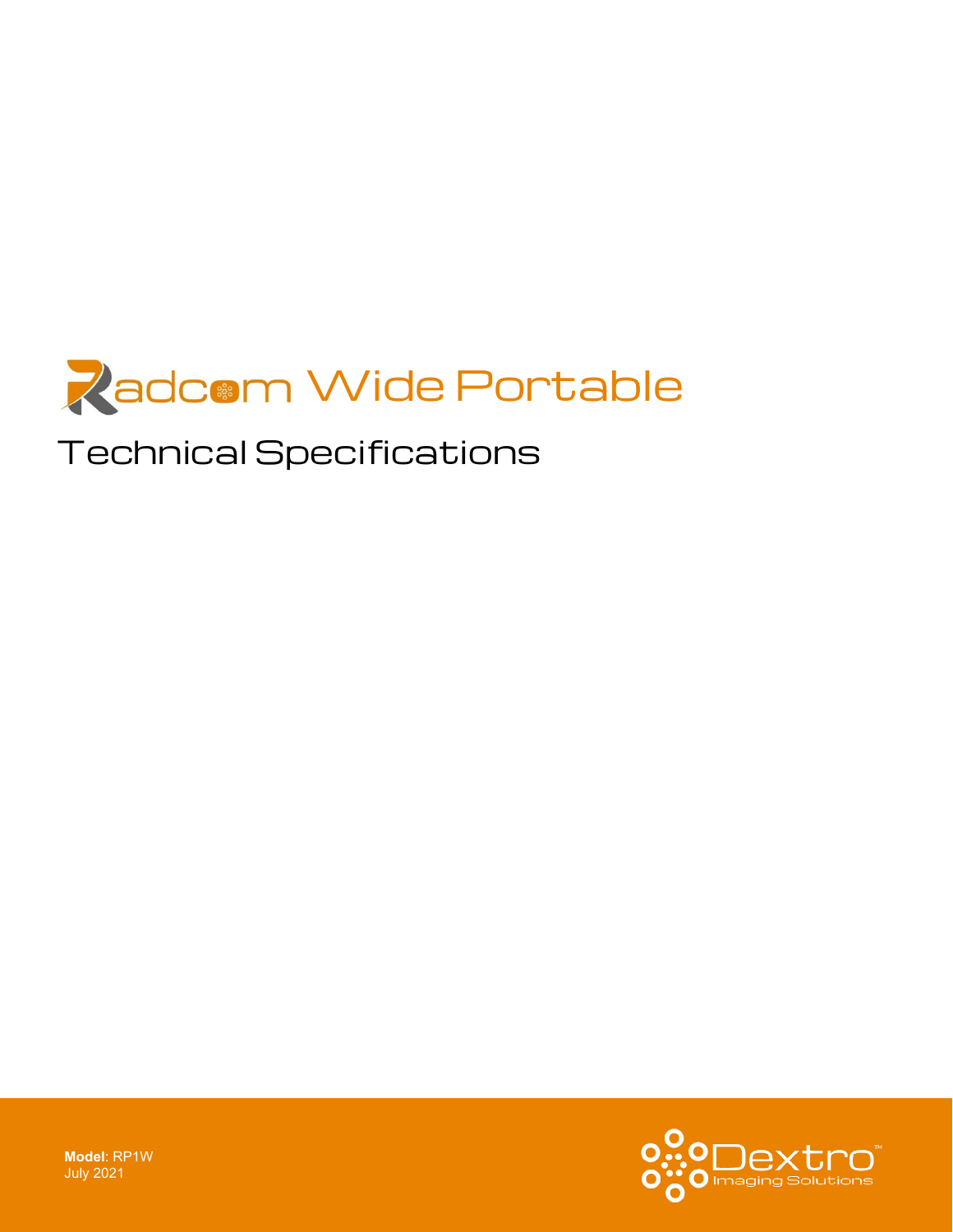## RadCom Wide Portable PACS Workstation





**Powerful Processing up to Intel® Core™ i7**



**AMD® Radeon™ High End Graphics**



**Proven Protection by Pelican™**

#### Client Centric, Results Driven

Empower your radiology workforce with the RadCom Wide Portable PACS Workstation, designed and developed to meet your radiologists' workstation requirements to work from anywhere.

#### Inspired, Reliable Design

The RadCom Wide Portable features a proprietary waterproof and shockproof small form factor chassis and display mounting to keep your equipment safe and secure on the ground or in the air, certified components and multiple monitor configuration options, delivering reliable remote performance and peace of mind.

#### Best-in-class Security

Every RadCom Wide Portable provides secure, seamless access to your data – your most important asset.

#### Easy Manageability

Dextro Imaging Solutions features help save your radiologists' time and increase IT efficiency. Including a 6MP diagnostic and clinical displays and peripherals, the RadCom Wide Portable is an agnostic all-in-one workspace supporting remote reading from any location with an internet connection.

### A Single Point of Contact

The RadCom Wide Portable includes Dextro Imaging Solutions' remote desktop support, providing your business with more flexibility – especially for hard-to-reach, remote locations.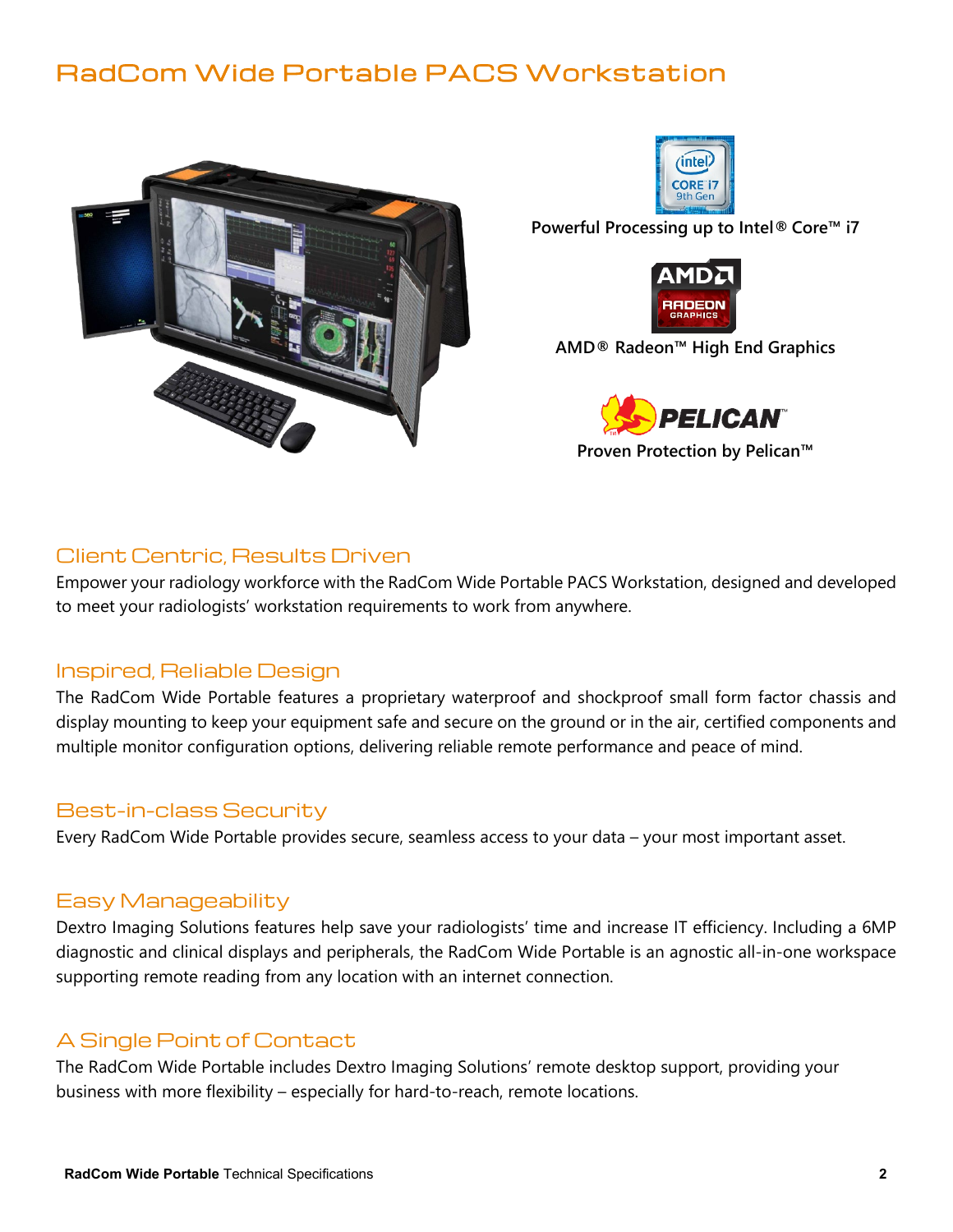| <b>Feature</b>                                 | <b>Specifications</b>                                                                                                                                  |
|------------------------------------------------|--------------------------------------------------------------------------------------------------------------------------------------------------------|
| Processors                                     | 8 <sup>th</sup> and 9 <sup>th</sup> generation Intel Core processors up to i7                                                                          |
|                                                | (Custom Available)                                                                                                                                     |
| Chipset                                        | Intel-OS Dependent                                                                                                                                     |
| <b>Operating System Options</b>                | Microsoft <sup>®</sup> Windows 10 Pro 64-bit, Windows 10 Standard 64-bit                                                                               |
| Graphics                                       | Embedded AMD Radeon RX Vega M GL                                                                                                                       |
|                                                | (Per Request: Barco® Cards Available)                                                                                                                  |
| Memory (RAM)                                   | 16-32GB DDR4                                                                                                                                           |
|                                                | DDR4 SDRAM, up to 32GB                                                                                                                                 |
| Networking                                     | 1 x Integrated Ethernet LAN 10/100/1000, 5G support, Thunderbolt                                                                                       |
| Interfaces                                     | 3 x rear static USB 2.0 ports                                                                                                                          |
|                                                | 2 x rear DVI 1.2 ports<br>1 x internal power button                                                                                                    |
| Removable Media Options                        | Supports external USB optional optical disc drives and USB thumb drives                                                                                |
| <b>Hard Drive Options</b>                      | Hard Disk Drive: up to 1TB                                                                                                                             |
|                                                | M.2 Solid State Drive                                                                                                                                  |
| <b>Display Options</b>                         | Diagnostic: Choice of 6MP diagnostic display (Current selection available online)                                                                      |
|                                                | Quad-screen configuration is available for all visual needs.                                                                                           |
|                                                | Clinical: 2 x 17" LCD touch screen displays                                                                                                            |
| Chassis Type                                   | SFF, wheeled base with extendable handle                                                                                                               |
| Case Dimensions (L x W x H)                    | 28.6 x 17.5 x 10.7 in / 72.6 x 44.5 x 27.2 cm                                                                                                          |
| Min. Weight                                    | 39.2 - 57.5 lbs / 17.8 - 26.1 kg                                                                                                                       |
|                                                | Varies depending upon diagnostic display option.                                                                                                       |
| Power Supply Unit (PSU)                        | 1 x standard 400W PSU Active PFC ENERGY STAR compliant, Active PFC, SPLIT                                                                              |
| Included                                       | System soundproofing, quiet Maglev fans                                                                                                                |
| Accessories                                    | Keyboard: Backlit slim mechanical spill-proof USB wired keyboard                                                                                       |
|                                                | Mouse: Logitech <sup>®</sup> wireless mouse                                                                                                            |
|                                                | Video Display Wiring included<br>Security Lock upon request                                                                                            |
| Security                                       | Trusted Platform Module (TPM) 1.2, Available Data Protection Encryption, Chassis                                                                       |
|                                                | lock slot support, Setup/BIOS Password, I/O Interface Security, optional Smart Card                                                                    |
|                                                | keyboards, Intel Trusted Execution Technology, Intel Identity Protection Technology,                                                                   |
|                                                | Intel Ant-Theft Technology, BIOS support                                                                                                               |
| <b>Systems Management Options</b>              | In-Band systems management                                                                                                                             |
| Environmental & Regulatory<br><b>Standards</b> | Environmental Standards (eco-labels): ENERGY STAR 5.2, EPEAT Registered,<br>CECP, WEEE, Japan Energy Law, South Korea E-standby, South Korea Eco-label |
|                                                | (for SFF only), EU RoHS, China RoHS                                                                                                                    |
|                                                | Other Environmental Options: Carbon Off-set; Asset Resale and Recovery Service                                                                         |
| <b>Warranty &amp; Service</b>                  | <b>Limited Hardware Warranty</b>                                                                                                                       |
| <b>Configuration Services</b>                  | Factory image load, BIOS customization, hardware customization, asset tagging,                                                                         |
|                                                | reporting available at extra charge.                                                                                                                   |

**© 2021 Dextro Imaging Solutions, LLC. All Rights Reserved.** All products and company names are trademarks™ or registered® trademarks of their respective holders. Use of them does not imply any affiliation or endorsement by them.